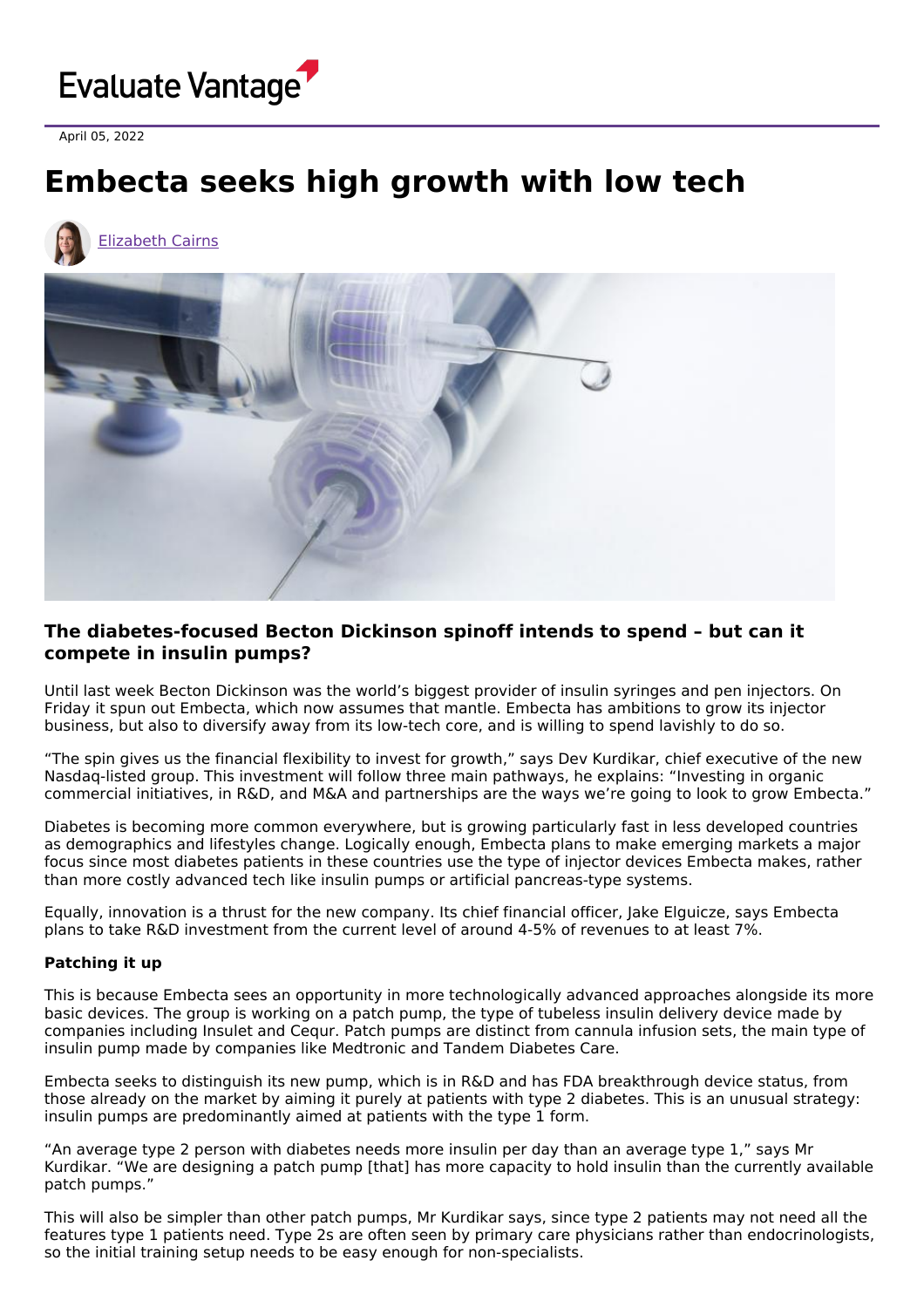Mr Kurdikar declines to give a timing for the potential market debut of the device. "We think about the product as having an open loop version and a closed loop version," he says. "The closed loop version will certainly require clinical trials and we haven't initiated clinical trials yet."

Even with this focus on the type 2 market it will be hard for Embecta to compete with Insulet. Fuelled by its Omnipod series of patch pumps, Insulet is forecast to be the leading insulin delivery company by 2025, according to sellside consensus from Evaluate Medtech, with sales of more than \$2.4bn.



It will, of course, take time for Embecta's focus on improving organic sales and in-house R&D to bear fruit; Mr Kurdikar concedes that sales growth will be "flattish" through the group's fiscal 2024. In the meantime, at least it is profitable and cash-generative.

Embecta's best chance of boosting its top line in the near term might come from its third and final spending priority. Cut free of Becton Dickinson, Embecta is freer to cut deals, and intends to look at both partnerships and acquisitions.

"If there are companies that have innovative products in our space, that are looking for a partner so that they can make those products available to as broad a population as they can, then we might be the right partner for them, given the geographic scale we have," Mr Kurdikar says.

The diabetes sector is characterised by partnerships, often between pharma companies that make insulin, pump makers, glucose sensor specialists and the developers of algorithms and other software that can link these systems. The glucose sensor company Dexcom, for instance, has [partnerships](https://provider.dexcom.com/dexcom-cgm/collaborators) with over two dozen groups, including Lilly, Novo Nordisk, Insulet and Glooko.

If Embecta makes the right calls it could fit right into this network, transforming a moribund BD business unit into something nimbler and faster-growing.

More from [Evaluate](https://www.evaluate.com/vantage) Vantage

Evaluate HQ [44-\(0\)20-7377-0800](tel:+44(0)20-7377-0800)

Evaluate Americas